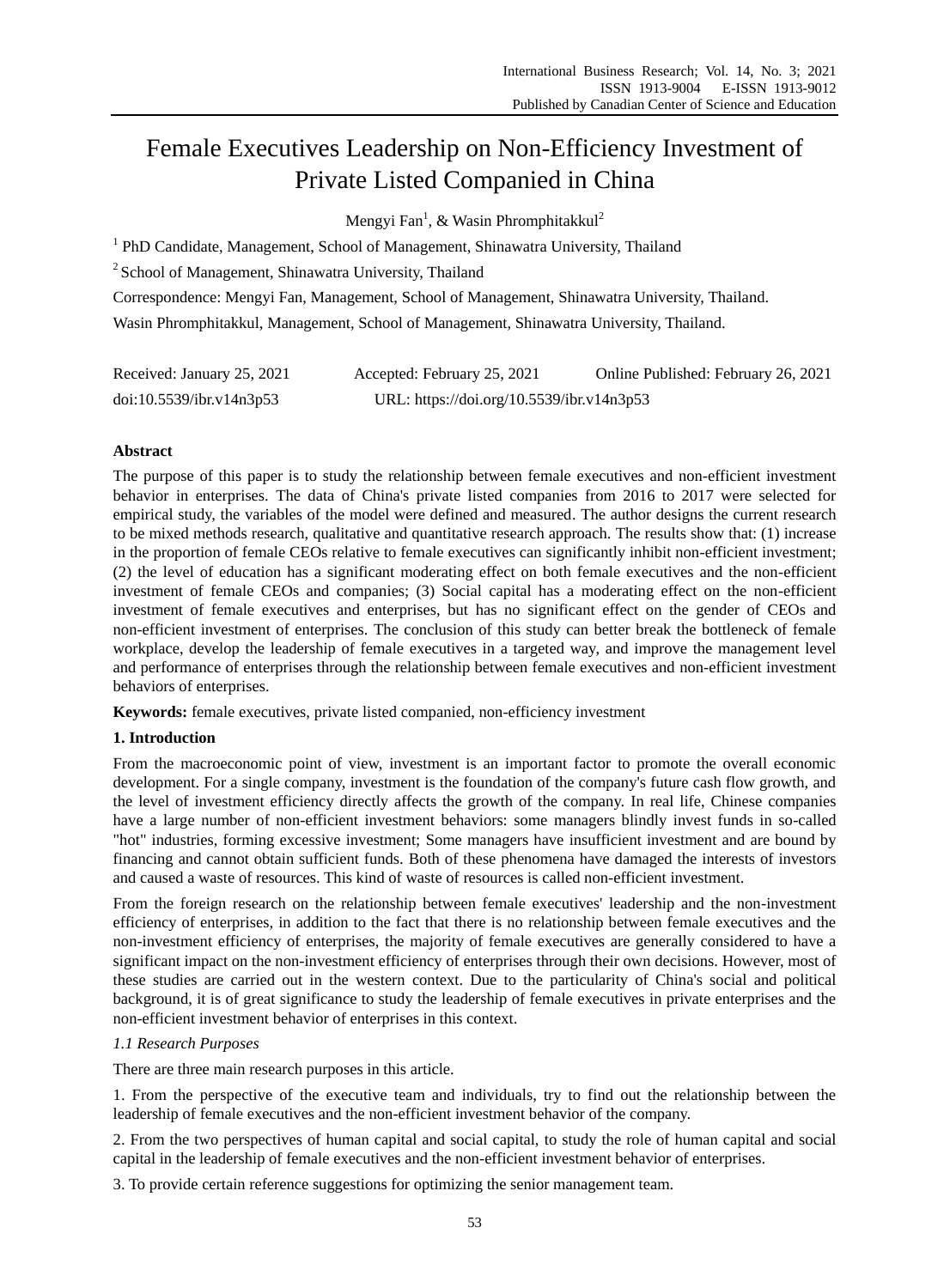4. On the basis of the previous research, to provide a certain basis for listed companies to improve investment efficiency, and find reasonable suggestions for private enterprises to improve their decision-making level.

## **2. Literature Review**

## *2.1 Related Theory*

## 2.1.1 Enterprise investment theory

Theory of western investment in booming rapidly between 1930-1970, formed a relatively complete system, in the period to form the rich theoretical knowledge and genre, especially to the Keynesian school and new classical investment theory represented by the investment theory of western investment theory research results reached the apex of development, has made brilliant achievements.Up to now, in the western relatively influential economics subject teaching material, or takes Keynes investment theory, the neoclassical investment theory as the main teaching reference.Keynesian investment theory originated in 1930, based on the investment ideas in Keynes' General Theory of Employment, Interest and Money, and further deepened by Keynes's followers.Based on the effective demand of investment, Keynesian investment theory points out the relationship between the marginal efficiency of capital and interest rate. Investment and interest rate are negatively related, and positively related to the marginal efficiency of capital. But as time goes by, more and more economists believe that the factors affecting investment efficiency can not be determined simply by the marginal efficiency of capital and the level of interest rates, but also need to consider other factors.

## 2.1.2 Principal-Agent Theory

Ross (1973) was the first to define the modern principal-agent relationship: "The generation of the principal-agent relationship is because the company's agent can perform certain decision-making powers on behalf of the principal's interests."The separation of corporate ownership and control directly leads to conflicts between shareholders and managers. Jensen (1986) further explained the conflict between shareholders and managers. He believes that the purpose of shareholder management is to maximize the value of the enterprise and create more wealth for them, while managers will harm the interests of the enterprise for the privatization of interests.In addition to the resources and the reasons of on-the-job consumption, another explanation is that the project managers chose is negative, is to raise their capital, managers to highlight its advantages and skills, not from the optimization goal of enterprise, but too much emphasis on the development of the company, thus improve the company for its dependence, forming self protection.There is also a view that managers tend to underinvest, as opposed to overinvest.Such managers tend to be more conservative and risk averse in their investment. They seek no merit but no fault. This instinct of risk aversion runs counter to the interests of managers and shareholders, and will be shown as underinvestment when making investment.

# 2.1.3 Free Cash Flow Theory

Jensen (1986) put forward the theory of free cash flow. This theory believes that the corresponding agency cost is caused by capital flow due to the interest issues and consulting differences between the company's stockholders, corporate leaders, and senior management. Company leaders and senior managers can use capital flows to participate in some high-return projects to meet their own interests, and have a tendency to overinvest in the establishment of a "manager empire". This kind of motivation encourages managers to use more disposable corporate internal funds for corporate project investment.

## 2.1.4 Information Asymmetry

The existence of asymmetric information is an objective factor that affects the non-efficient investment of enterprises. Myers(1984)found that when an enterprise's external financing is higher than its internal financing, it is more likely to cause underinvestment. When the company conducts financing, due to the existence of information asymmetry, the stock price may be overvalued or undervalued. If the stock is undervalued, the loss will be greater than the benefit of investment, and the company will choose to give up the investment project with positive NPV, resulting in the behavior of underinvestment. On the contrary, if stocks are overvalued, companies will be willing to issue more shares, or even use the funds raised for investment projects with a net present value less than zero, resulting in blind investment.

# 2.1.5 Theory of Resource reliance

Pfeffer and Salancik (1978) was the first to put forward his opinion on the resource dependence theory, and they all said the organization to continue its own survival and development, must be obtained from the open environment, the resource needed or exchanged with specific resources and environment, organization's ability to obtain and maintain resources determines the organization's survival or not, and the organization of the key is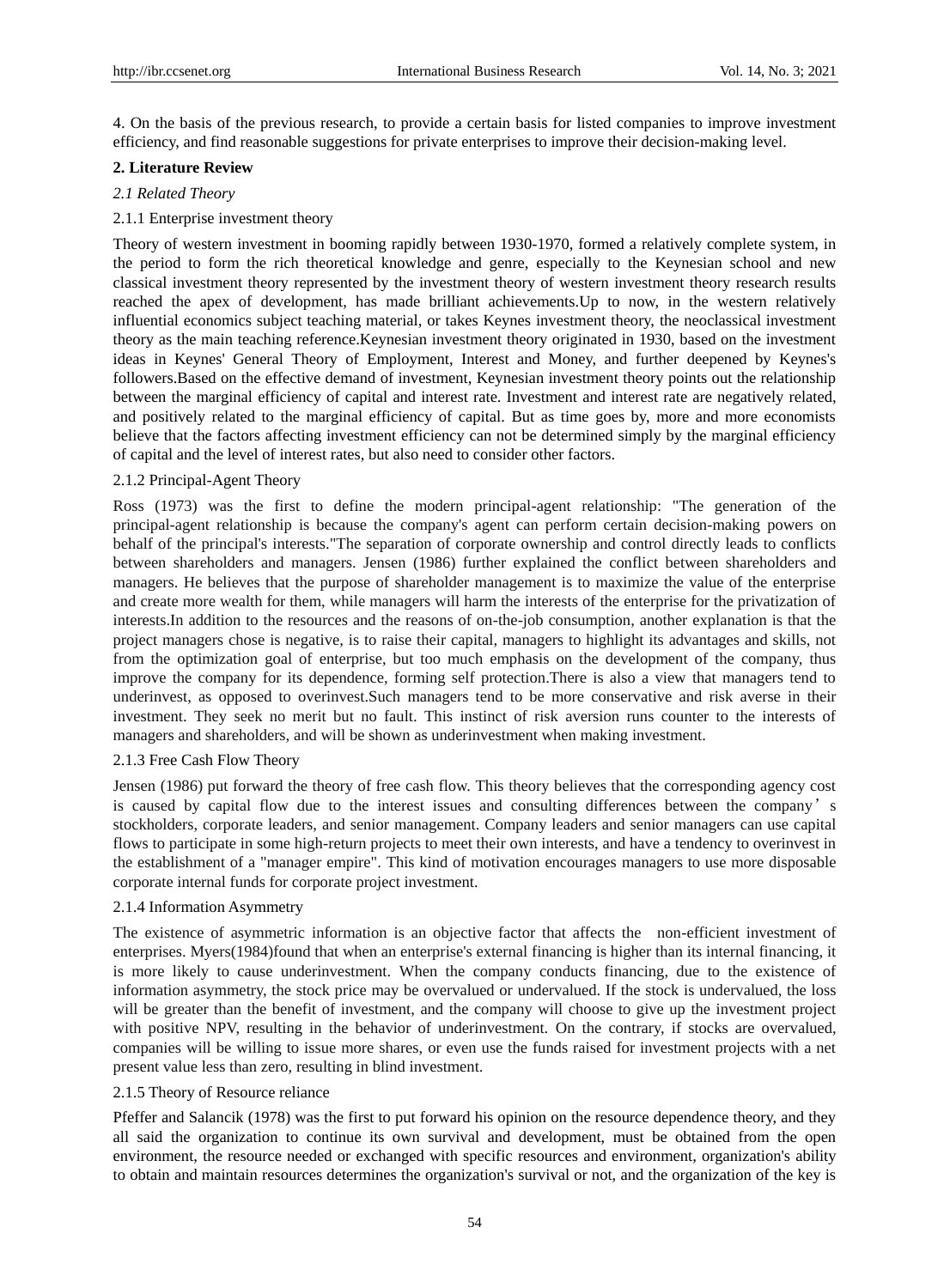to keep good relationship with important resource provider, so as to improve enterprise value. As a unique resource of enterprises, senior executives play an irreplaceable role in enterprises. Executives as managers of enterprises, can bring resources for enterprises from the following three aspects: • provides environment and competitors' information, and provide strategic and operating from the Angle of professional technical support; Create good internal and external information communication channels for enterprises; Make the behavior of the enterprise in the external environment more legitimate, so as to help the enterprise can more easily obtain support from the resource providers in the external environment.

#### 2.1.6 Overconfidence Theory

The theory of overconfidence proposed at the end of the 20th century originated from the theory of behavioral finance, and one of the important research results of cognitive psychology is also "overconfidence". A large amount of cognitive psychology literature believes that people are overconfident in the accuracy of their knowledge, thus overestimating their probability of success and underestimating the probability of failure in decision-making (Wolosin et al., 1973).Researches by domestic and foreign scholars have also shown that male executives are more likely to be overconfident than female executives. (Zuckerman, 1994) Huang and Kisgen (2013) compared the differences in corporate financial decisions and investment decisions made by different executive genders, and found that male executives made acquisitions and issued debt more frequently than female executives. In addition, the announcement of acquisitions and debt issuance of companies where female executives are located is more profitable, leading to the conclusion that male executives are more overconfident than female executives. Combining the above theories, female executives are less likely than male executives to develop overconfidence. When the free cash flow is sufficient, they will not overestimate the project profit or underestimate the project financing cost, thus inhibiting the overinvestment of enterprises. In the absence of free cash flow, there will be no underinvestment phenomenon.

#### *2.2 Research on Enterprise Non-Efficient Investment*

Heaton (2002) From the financial perspective, the free cash flow is the most measured standard, and the free cash flow and overconfidence are combined to study. The results show that under different free cash flows, overconfident managers can easily make non-efficient investment decisions. Grenadier & Wang (2005) found that some managers are more likely to reduce investment after the privatization of economic costs, resulting in underinvestment, Under the condition of information asymmetry, managers' investment behavior has the characteristics of rapidity or delay, principal-agent causes managers to maximize their own interests and obtain greater value through excessive investment. Based on the study of the relationship between promotion incentives and over-investment (Zhang Zhaoguo et al.2013), the study found that in state-owned and non-state-owned companies, managers with different background characteristics also have different effects on promotion and over-investment.

## *2.3 Research on Female Executives and Investment Behavior*

Appold (1998) found Compared with men, female executives are more willing to delegate power and provide information to subordinates and grass-roots employees, which to a certain extent helps to mobilize the enthusiasm of the majority of employees. Through such a feedback mechanism, employees will then convey a large amount of corporate information to them, thereby decision-making is more reasonable and effective. Peng (2007) conducted a survey of stock companies in the United States from 1998 to 2003 that mainly had women as CEOs and found that when making investment decisions, female executives were more sensitive than male executives in terms of cash flow. The research of Hillman et al.(2007)also points out that female directors are always related to factors such as enterprise organizational scale and industry type. Compared with male executives, female executives have different innate characteristics, and the differences in these innate characteristics will lead to their different attitudes and behaviors from male executives. For example, women are careful and prudent, sensitive and good at communication, which helps to resolve team conflicts and promote harmonious coexistence among team members. Huang Xu et al. (2013)used listed manufacturing companies as the research object to empirically test the relationship between relevant background characteristics of executives and corporate mergers and acquisitions. The higher the proportion of women in the senior management team, the greater the risk of corporate mergers and acquisitions.

## *2.4 Research on the Impact of Female Executives on Company Performance*

Female executives can provide diverse perspectives and innovative solutions for management decision-making, diversify the executive team, and match the diversity of customers and employees, bringing more internal support and external resources to the company. Agrawal and Knoeber (2001) found in their research that executives with legal and political backgrounds were more willing to work in companies that pay attention to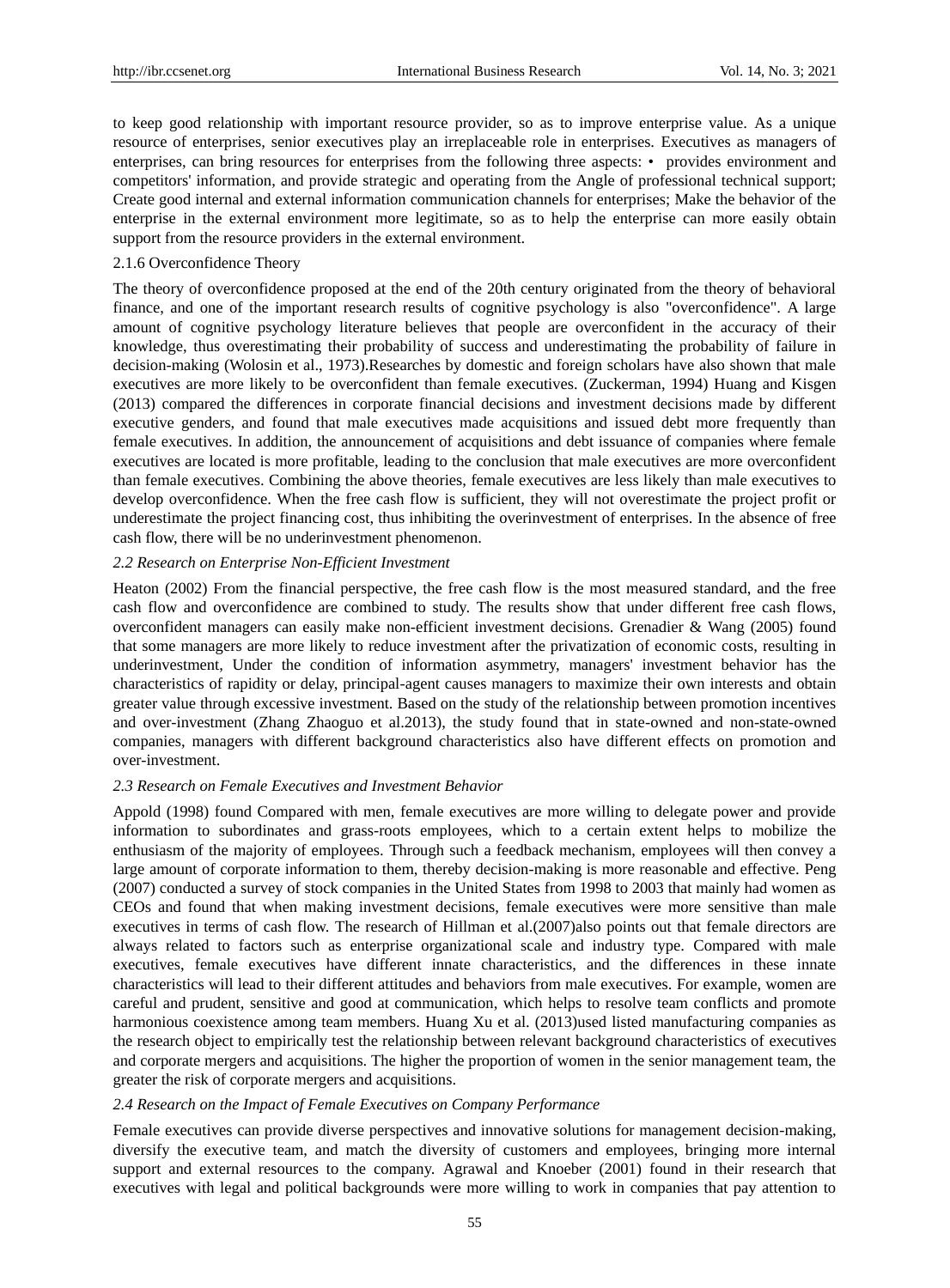political relations because they had scarce political resources. The participation of such executives also further improved corporate performance. Welbourne (1999) uses TobinQ to measure the short-term performance of enterprises, using the company's three-year stock price growth as a measure of long-term performance, it is found that the improvement of a company' s performance is mainly due to a higher proportion of female executives. Luca Flabbi et al. (2012) took Italian manufacturing companies as a sample. He controlled the wage and promotion gap between men and women and got the result, female executives do have a relationship with corporate performance. It is further discovered that companies with female CEOs make the society realize that the company has a stronger sense of social responsibility and can help the company gain more recognition and support from the society, thereby obtaining more social resources, promote enterprise investment efficiency and improve enterprise performance. However, there are also studies that believe that the performance of companies run by women is lower than that of men. Rosa et al. (1996) took the gender of small business owners as the research counterpart and found that the relationship between gender and corporate performance is extremely complex. It is found that men are more expansive than women, and that male entrepreneurs are more capable of taking care of themselves and have more resources and assets. These factors have led to the fact that the performance of female entrepreneurs is significantly lower than that of men.

Through literature review, it is found that the presence of female executives has a significant positive impact on corporate performance, which is a mainstream view in existing research and has also been widely recognized and supported. This is also the main basis for the current governments to force companies to increase the proportion of female executives.

## *2.5 Literature Commentary*

Based on the existing literature review, we found that:

1. The existing literature focuses more on the relationship between the background characteristics of executives and corporate performance, and less on investment efficiency. Investment decision-making is one of the important transmission mechanisms or "intermediate bridges" that affect corporate performance. In fact, the leadership of corporate executives first affects corporate investment and financing decisions, pricing decisions, and diversification decisions, and then affects corporate performance ( Xin Qingquan et al., 2007).

2. Principal-agent, information asymmetry, etc., as the hot spots of previous studies, are mainly based on the rational assumption of managers. Regarding the impact of managers' irrational behaviors, the academic community has not yet given a definite answer, and because managers need to consider factors when they perform irrational behaviors, the academic community has not yet reached a unified conclusion. Most of the existing literature on the research of female executives and investment behaviors of enterprises tend to believe that the personality characteristics of women determine their performance in investment behaviors. It is generally believed in the academia that women are cautious and conservative, while some scholars believe that women are more aggressive than men.

3. China's research on non-efficient investment is mainly based on the results of Western research, but whether the Western results are suitable for China's national conditions is also a development direction for Chinese scholars on non-efficient investment research. Due to the particularity of the Chinese institutional background and the influence of traditional concepts, in state-owned enterprises, owners and managers are separated, and those who have the right to operate are not shareholders in the true sense, the agency problem between shareholders and managers is more serious than that of private enterprises. Moreover, private enterprises aim at chasing profits. They are unwilling to be interfered by the government, and their decisions are more scientific. Therefore, it is of great significance to study the leadership of female executives of private enterprises and thenon-efficient investment behavior of enterprises in this context.

## **3. Research Hypothesis**

This section is based on the conceptual model, combined with the high-level echelon theory and the resource-dependent theory, fully considering the impact of China's economy and social culture, discusses the human resources and social resources as the moderating variables, analyzes the relationship between female executives and non-efficient investment of enterprises, and puts forward the following hypotheses.

H1 The higher the proportion of female executives in the senior management team, the lower the level of non-efficiency investment.

H2 The higher the average level of education, the lower the level of non-efficiency investment of companies with higher proportion of female executives.

H3 The higher the proportion of social capital, the lower the level of non-efficiency investment of companies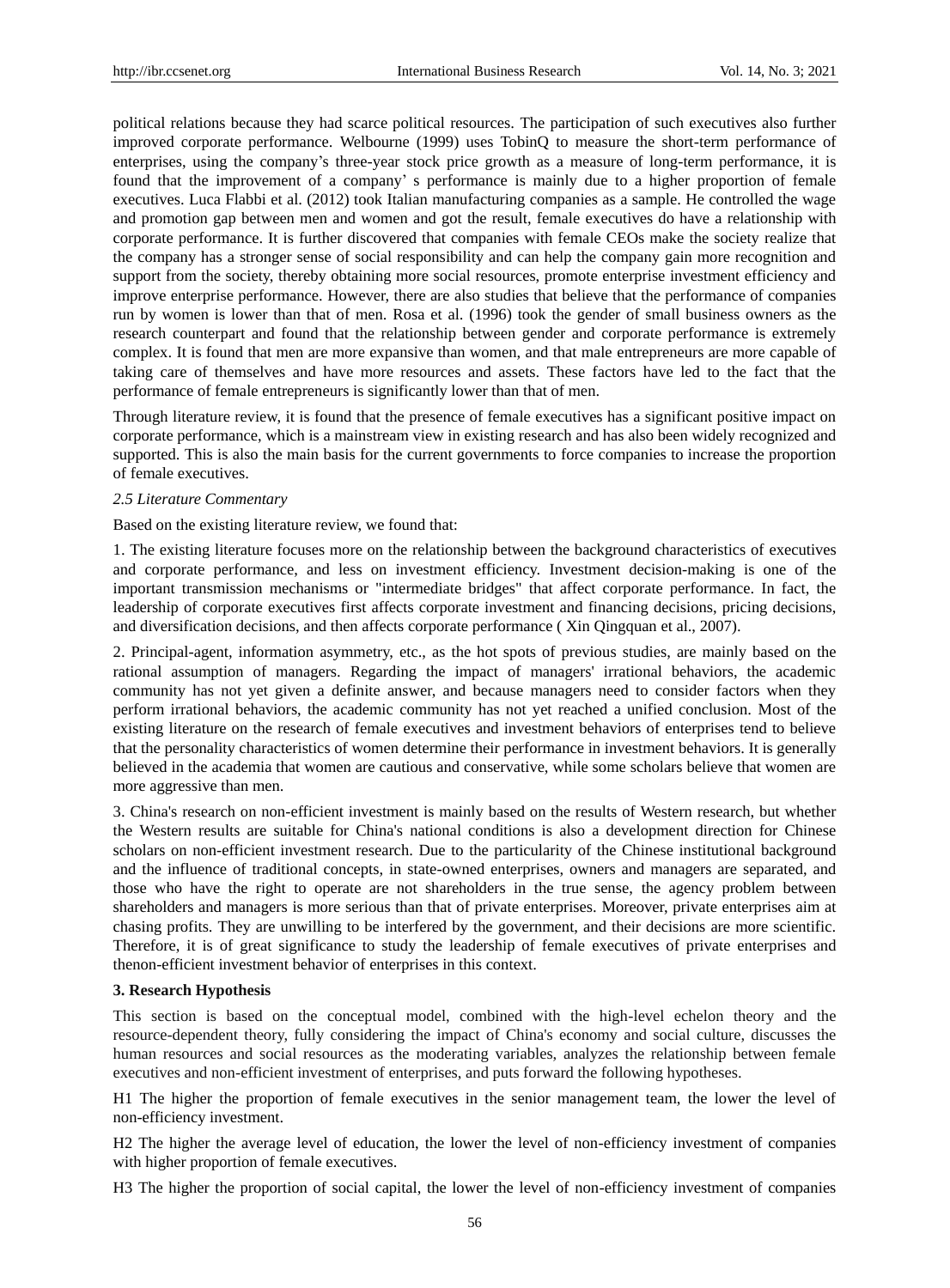with higher proportion of female executives

H4 Companies with female CEO invested less in non-efficiency than those with male CEO

H5 The more educated the female CEO, the lower the level of non-efficiency investment

H6 The social capital of female CEO will increase the level of non-efficiency investment of companies

# **4. Research Methodology**

Since the current research focuses on the impact of the special perspective of female executives on the Non-efficient Investment behavior of private listed companies, the data and information from primary source of data is crucial. The author needs to have both wide and deep information from such sources. Thus, to fulfill the requirement of wide and deep data, the author designs the current research to be mixed methods research, Research methods include a Combination of normative research and empirical research, statistics combined with mathematical models and the qualitative and quantitative research approach.

# *4.1 Data Collecting Method*

All data in this article comes from Wind database and CSMAR database. In sample selection, the main research objects are private listed companies in Shanghai and Shenzhen. In order to ensure the stability and validity of the sample data, this article makes the following data processing based on the original data:

a. Exclude newly listed companies, and select private companies listed before December 31, 2015 as the original sample;

- b. Exclude companies that were specially treated by ST and \*ST in 2016-2017
- c. Eliminate cross-holding companies;
- d. Exclude financial listed companies;
- e. Exclude listed companies whose CEO changes in the research interval;
- f. Eliminate missing data and outliers.

In the end, a total of 1409 private listed companies samples from 2016 to 2017 were obtained. This article mainly uses EXCEL 2019 for initial processing of samples and SPSS26.0 for empirical analysis of samples.

# *4.2 Data Analysis*

4.2.1 Non-investment Efficiency

In order to test the influence of female executives' leadership on the non-efficient investment behavior of private listed companies, this paper analyzes the relevant literature.The model of Richardson(2006), the research of Xin Qingxuan (2007), Yang Dan (2011) and others are used for reference.

Taking all listed private companies in China from 2016 to 2017 as samples, the following equation is adopted to measure the level of npn-efficient investment by separating normal investment expenditure and unexpected investment expenditure. The estimated value of the explained variable in the fitting equation is the normal investment expenditure, and the residualεis the unexpected investment expenditure, which represents the degree of non-efficient investment of the enterprise. The greater the absolute value ofresidualε, the more serious the non-efficient investment of the enterprise.If the residualεis positive, it means overinvestment; if the residual is negative, it means underinvestment.

Inew =a0 +a1 Growtht-1 +a2 Let-1 +a3 Cash t-1 +a4 Aget-1 +a5 Sizet-1 +a6 I new,t-1 +a7 Industry + ε

…………… Equation (1)

In the formula, Inew is new investment, Inew  $=$  (capital expenditure + M&A expenditure-income from the sale of long-term assets- Depreciation)/total assets. Among them, "capital expenditure" comes from cash paid for the purchase and construction of fixed assets, intangible assets and other long-term assets in the direct cash flow statement. "M&A" is derived from the direct method of cash flow statement, the net cash paid by subsidiaries and other business units. "Income from the sale of long-term assets" is derived from the difference in cash recovered from the disposal of fixed assets, intangible assets and other long-term assets in the direct method of the cash flow statement. "Depreciation" is derived from the depreciation and amortization expense of the indirect method of the cash flow statement.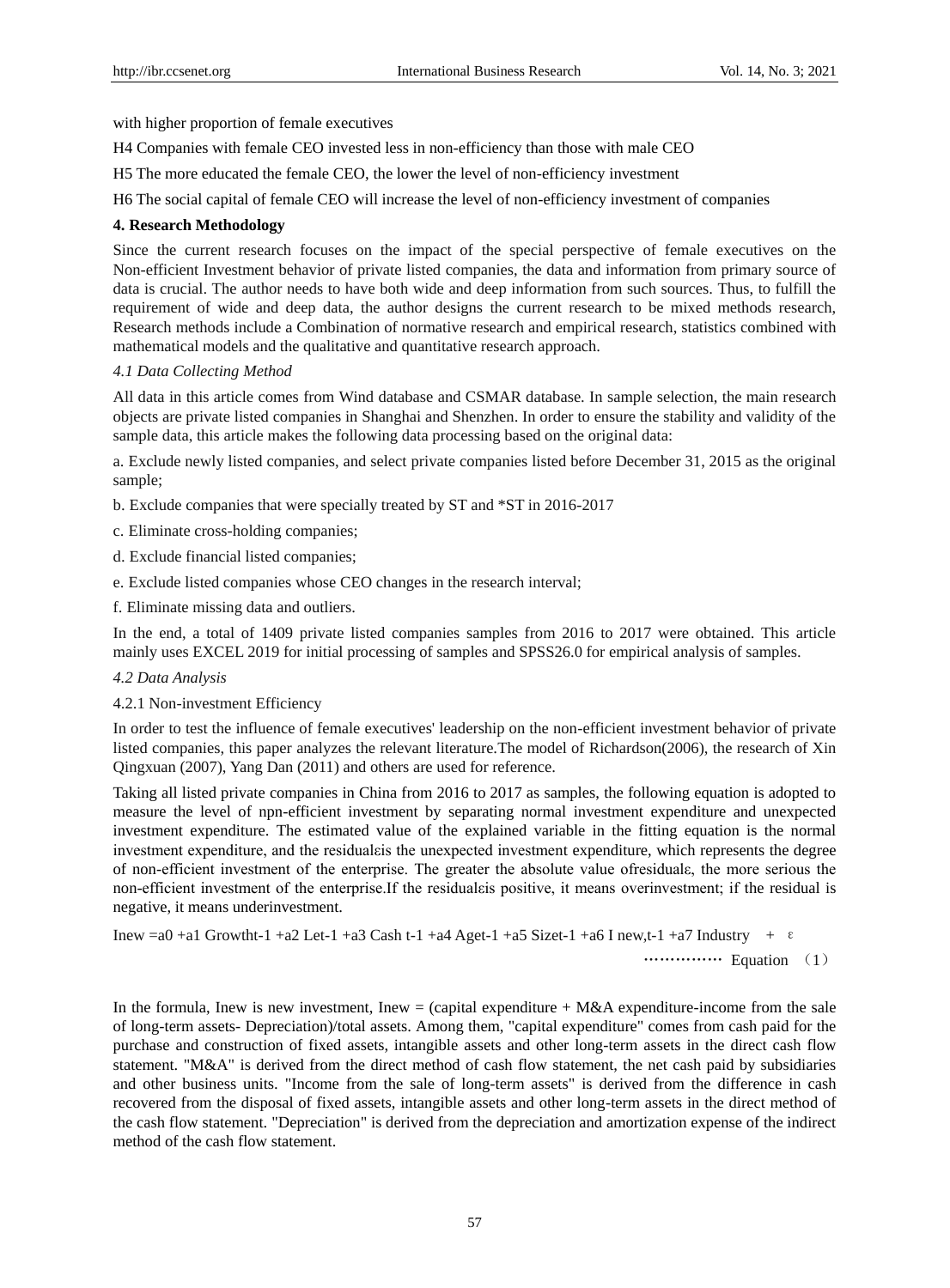| Variable Symbol | Variable Name                | Variable Definition and Measure                      |
|-----------------|------------------------------|------------------------------------------------------|
| Growth t-1      | Investment opportunity       | (number of liquid shares*price per stock market $+$  |
|                 |                              | number of non-liquid shares*net assets per share +   |
|                 |                              | book value of negative debt)/book value of total     |
|                 |                              | assets.                                              |
| $Levt-1$        | Asset-liability              | Company liabilities/assets at year end               |
| $Cash-1$        | Cash holding level           | Cash and cash equivalents at the end of the t-1 year |
|                 |                              | total assets at the beginning of the t-1 year        |
| Age $t-1$       | Time to market.              | The number of years the company has been listed      |
|                 |                              | as of the end of the previous period.                |
| Size t-1        | Company scale                | Natural logarithm of company assets at the end of    |
|                 |                              | the t-1 year                                         |
| $Rett-1$        | Earnings per share           | t-1year-end earnings per share                       |
| $I$ new, $t-1$  | Last year's investment level | t-1 year investment expenditure                      |
|                 |                              |                                                      |

## 4.2.2 Variables

Gender is a dichotomous variable coded 1 If there is a female CEO in the company and 0 if a man. The research on the female executive team adopted the proportional method, which is the proportion of female executives in the company's executive team.

Lu Xin et al. (2017) believe that senior executives have higher academic qualifications, use new information, adapt to environmental changes, and have stronger abilities to analyze information, which will help them make correct decisions. Women's human capital (Hcap) refers to women's education level. This article uses the CSMAR database as the standard and encodes it from 1 to 5, where 1 means technical secondary school and below, 2 means junior college, 3 means undergraduate, 4 means graduate student, and 5 means doctor. Regarding the social capital (Scap) of female executives, it mainly starts from the political background and political connections of female executives. Among the female executives, there are not only those who have worked in the government, but also those who have worked in local governments, associations and even the Federation of Industry and Commerce. In this paper, the method of dummy variables is used for measurement, and the ones that have occurred these behaviors are set to 1, and the others are set to 0.

 $Scap =$  the number of female executives with social capital  $/$  total number of executives

Three control variables are added: CN, Outdir and size. The high concentration of stock rights will generate conflicts between large shareholders and small shareholders, which is not conducive to the efficiency of companies. Therefore, this paper selects the first large shareholding ratio as an intermediate measure of equity.

Independent directors provide independent and professional opinions on the company's operation and management in an independent capacity, which can effectively improve the company's operation and management. Therefore, this paper considers that the ratio of independent investment can affect the level of non-efficiency investment of companies.

The smaller the size of the enterprise, the more the investors of the enterprise have expanded their mobilization, and the larger companies may be more bureaucratic so that they will face more resistance when responding to the external environment of the enterprise. In order to avoid adverse effects on the results of the regression analysis, this paper uses the natural logarithm of the number of workers in the measurement of enterprise size variables.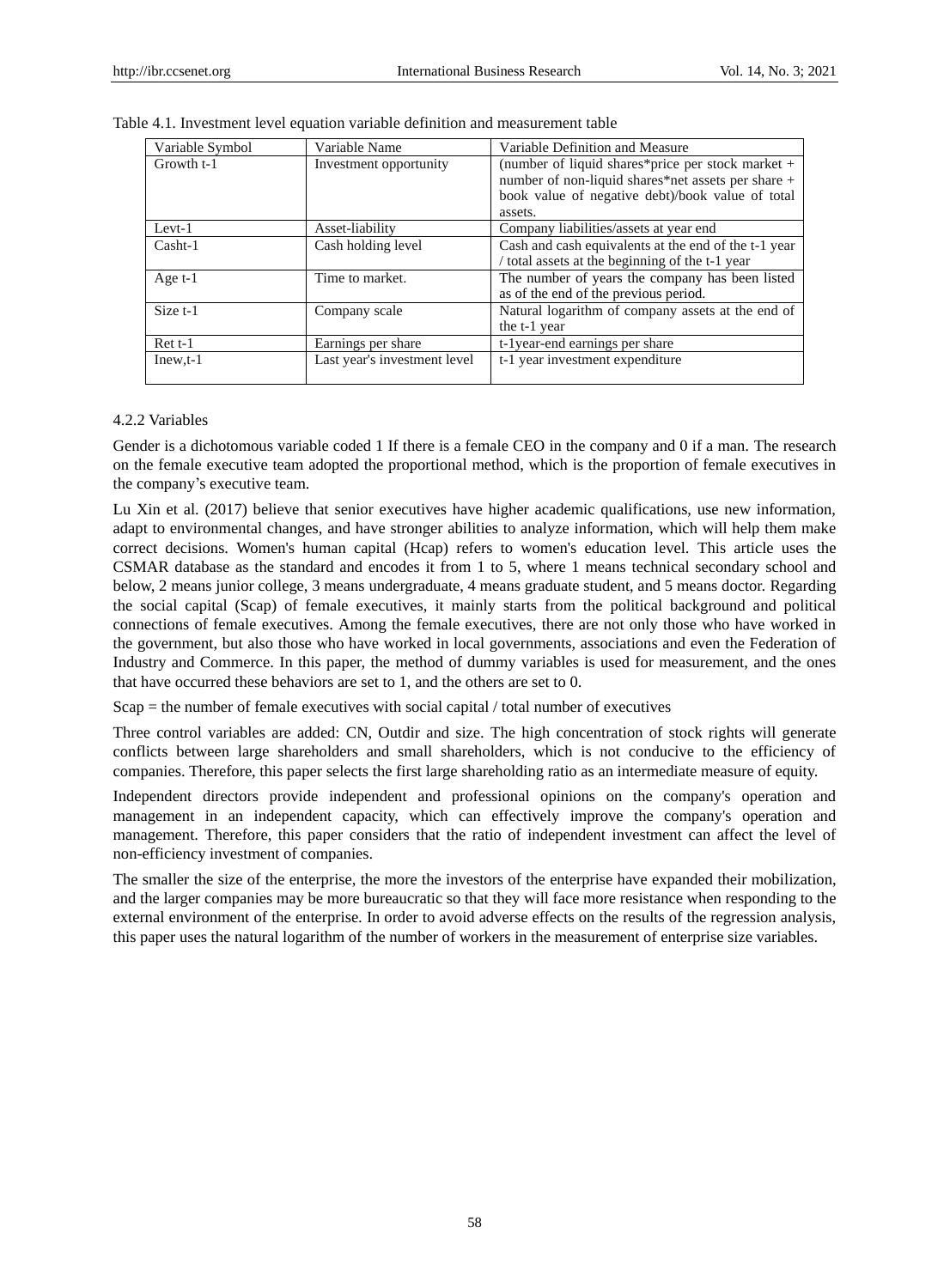| Variable Symbol | Variable Name                            | Variable Definition and Measure                                                                                                                                                                                       |  |  |  |
|-----------------|------------------------------------------|-----------------------------------------------------------------------------------------------------------------------------------------------------------------------------------------------------------------------|--|--|--|
| FTM ratio       | female<br>of<br>Proportion               | FTM ratio= Number of female executives/total number                                                                                                                                                                   |  |  |  |
|                 | executives                               | of executives                                                                                                                                                                                                         |  |  |  |
| Fem             | Female CEO                               | Assign 1 when it exists and assign 0 when it does not.                                                                                                                                                                |  |  |  |
| Hcap1           | Female's human capital                   | The average level of education of female executives                                                                                                                                                                   |  |  |  |
| Hcap2           | <b>CEO</b><br>human<br>Female<br>capital | The highest educational level of a manager, Technical<br>secondary school and secondary school below 1, junior<br>college for 2, undergraduate for 3, master students for 4,<br>doctoral students for 5, other for 6. |  |  |  |
| Scap1           | Female's social capital                  | Number of female executives with social capital / total<br>number of corporate executives                                                                                                                             |  |  |  |
| Scap2           | Female CEO social capital                | Assign 1 when it exists and assign 0 when it does not                                                                                                                                                                 |  |  |  |
| CN              | Ownership concentration                  | The shareholding ratio of first major shareholder                                                                                                                                                                     |  |  |  |
| Outdir          | Proportion of independent                | The ratio of the number of independent directors to the                                                                                                                                                               |  |  |  |
|                 | directors                                | number of directors                                                                                                                                                                                                   |  |  |  |
| <b>Size</b>     | The number of worker                     | In (total number of employees)                                                                                                                                                                                        |  |  |  |

Table 4.1. definition and measurement of variables

# 4.2.3 Model Construction

The sample data in this paper belongs to the cross-sectional data. The SPSS software commonly used in measurement is used for multi-regression analysis.

Step 1: By substituting the value of each financial data into this mathematical model(1), we can get  $\epsilon$  after linear regression

Step 2: The  $\varepsilon$  in equation (1) is substituted as I<sup> $\varepsilon$ </sup> into the other five models to test the hypothesis of regression.

The sample data in this paper are cross-sectional data, and the SPSS software commonly used in measurement is used to conduct multi-element regression analysis. The model is as follows:

ModelI used to test hypotheses 1 and hypotheses 4:

$$
I^{\epsilon} = \alpha + \beta_1 * \text{Fem}_{\text{ratio}} + \beta_2 * \text{Fem} + \gamma_1 * \text{outdir} + \gamma_2 * \text{size} + \gamma_3 * \text{CN} + \epsilon
$$
 (I)

Model II used to test hypotheses 2:

$$
I^{\epsilon} = \alpha + \beta_1 * \text{Fem}_{\text{ratio}} + \beta_2 * \text{Hcap}_1 + \beta_3 * \text{Fem}_{\text{ratio}} * \text{Hcap}_1 + \gamma_1 * \text{outdir} + \gamma_2 * \text{size} + \gamma_3 * \text{CN} + \epsilon
$$
 (II)

Model III used to test hypotheses 3:

$$
I^{\epsilon} = \alpha + \beta_1 * \text{Fem}_{\text{ratio}} + \beta_2 * \text{Hcap}_1 + \beta_3 * \text{Fem}_{\text{ratio}} * \text{Scap}_1 + \gamma_1 * \text{outdir} + \gamma_2 * \text{size} + \gamma_3 * \text{CN} + \epsilon
$$
 (III)

Model Ⅳ used to test hypotheses 5:

$$
I^{\epsilon} = \alpha + \beta_1 * \text{Fem}_{\text{ratio}} + \beta_2 * \text{Hcap}_2 + \beta_3 * \text{Fem}_{\text{ratio}} * \text{Hcap}_2 + \gamma_1 * \text{outdir} + \gamma_2 * \text{size} + \gamma_3 * \text{CN} + \epsilon
$$
 (IV)

Model V used to test hypotheses 6:

$$
I^{\epsilon} = \alpha + \beta_1 * \text{Fem}_{\text{ratio}} + \beta_2 * \text{Scap}_2 + \beta_3 * \text{Fem}_{\text{ratio}} * \text{Scap}_2 + \gamma_1 * \text{outdir} + \gamma_2 * \text{size} + \gamma_3 * \text{CN} + \epsilon
$$
 (V)

Among them,  $I^{\epsilon}$  is the company's inefficient investment, including over-investment and under-investment.  $\alpha$  is a constant term,  $\beta_1$ ,  $\beta_2$  and  $\beta_3$  are the coefficients of the corresponding explanatory variables,  $\gamma_1$ ,  $\gamma_2$ ,  $\gamma_3$  represent the control variables.

Table 4-1 Investment level equation variable definition and measurement table

# **5. Findings and Discussion**

This article first conducts a regression analysis on the proportion of female executives and non-efficient corporate investment (Model I-1), and then conducts a regression analysis on female CEOs and corporate non-efficient investment(Model I-2).Finally, put these two variables in the model for return inspection(Model I-3),to ensure the accuracy of the results. Note: data in the economic management category should be significant at least within the significance level of 10%.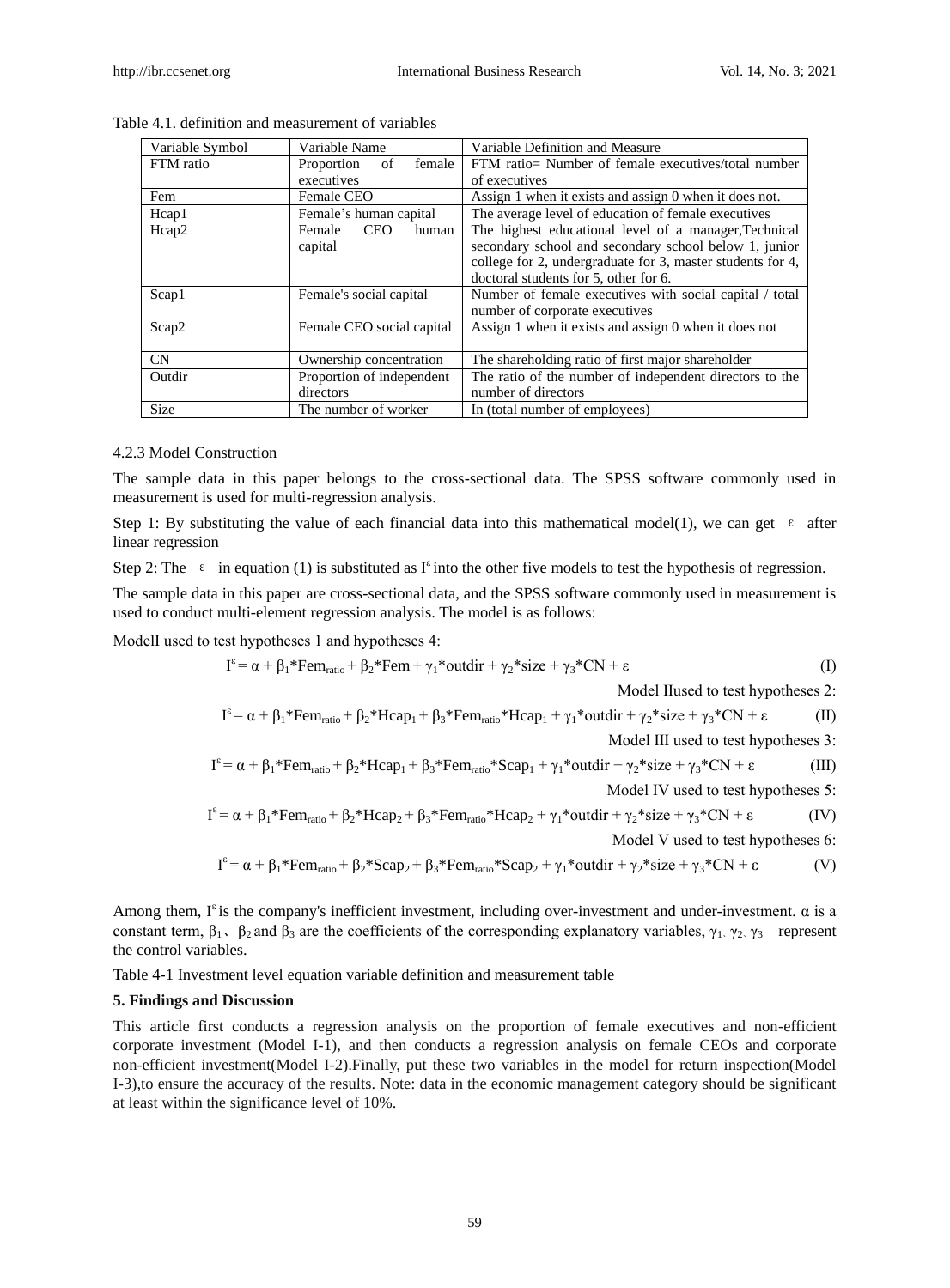|             | Model I-1   |          | Model I-2   |          | Model I-3   |          |  |
|-------------|-------------|----------|-------------|----------|-------------|----------|--|
|             | coefficient | t value  | coefficient | t value  | coefficient | t value  |  |
| (Constant)  | $-0.011$    | $-0.200$ | $-0.039$    | $-0.766$ | $-0.015$    | $-0.280$ |  |
| Fratio      | $-0.001**$  | $-2.473$ |             |          | $-0.001**$  | $-2.075$ |  |
| Fem         |             |          | $-0.058***$ | $-2.898$ | $-0.052***$ | $-2.566$ |  |
| CN          | $0.001**$   | 2.108    | $0.001**$   | 2.059    | $0.001**$   | 2.143    |  |
| Outdir      | $-0.002*$   | $-1.749$ | $-0.002*$   | $-1.734$ | $-0.001*$   | $-1.651$ |  |
| <b>Size</b> | $0.009**$   | 2.046    | $0.010**$   | 2.266    | $0.009**$   | 2.043    |  |
| R           | 0.119       |          | 0.125       |          | 0.137       |          |  |
| F           | 5.031       |          | 5.608       |          | 5.358       |          |  |
| Sample size | 1409        |          | 1409        |          | 1409        |          |  |

Table 5.1. Regression analysis of female executives and corporate non-efficient investment

Note: \*P<0.1, \*\*P<0.05, \*\*\* P<0.01

Table shows that the proportion of female executives has a significant negative correlation on the non-efficient investment ( $\beta$  = -0.001, P<0.05).whether the CEO is female or not is significantly negatively correlated on the non-efficient investment( $\beta$  = -0.052, P<0.01). Hypotheses 1 and 4 are supported.

In addition, we further examine the moderating effects of human capital and social capital on the proportion of female executives and corporate non-efficient investment in companies.Among them, Model II is a regression analysis of the moderating effect of human capital on the proportion of female executives and corporate non-efficient investment, and Model III is a regression analysis of the moderating effect of social capital on the proportion of female executives and corporate non-efficient investment.

|                          |  |  |  | Table 5.2. Regression analysis of the proportion of female executives, human capital, social capital and |  |  |  |
|--------------------------|--|--|--|----------------------------------------------------------------------------------------------------------|--|--|--|
| non-efficient investment |  |  |  |                                                                                                          |  |  |  |

|              | Model II    |          | Model III   |          |  |
|--------------|-------------|----------|-------------|----------|--|
|              | coefficient | t value  | coefficient | value    |  |
| (Constant)   | 0.053       | 0.928    | $-0.009$    | $-0.179$ |  |
| Fratio       | $-0.001**$  | $-2.546$ | $-0.001*$   | $-1.651$ |  |
| Hcap1        | $-0.023***$ | $-2.875$ |             |          |  |
| Fratio*Hcap1 | $-0.001*$   | $-1.656$ |             |          |  |
| Scap1        |             |          | $-0.003*$   | $-1.850$ |  |
| Fratio*Scap1 |             |          | $-0.045***$ | $-2.995$ |  |
| CN           | $0.001**$   | 2.029    | $0.001**$   | 2.022    |  |
| Outdir       | $-0.002*$   | $-1.751$ | $-0.002*$   | $-1.815$ |  |
| <b>Size</b>  | $0.011**$   | 2.361    | $0.010**$   | 2.111    |  |
| R            | 0.142       |          | 0.170       |          |  |
| F            | 4.832       |          | 6.921       |          |  |
| Sample size  | 1409        |          | 1409        |          |  |

Note: \*P<0.1, \*\*P<0.05, \*\*\* P<0.01

Table 5-2 shows that the higher the average education level of senior executives and the higher the proportion of female senior executives, the lower the level of non-efficient investment( $\beta$  = -0.001, P<0.1). It indicates that human capital plays a regulating role in the proportion of female executives and the level of non-nefficient investment in companies, and significantly inhibits the non-efficient investment. So hypothesis 2 is supported.

the higher the social capital and the higher the proportion of female executives, the more non-efficient investment will be inhibited( $\beta = -0.045$ , P<0.01). This is because, when the proportion of social capital is higher, it will play a more positive role in promoting the investment management of companies, and give full play to the supervisory functions of senior executives. Especially under the regulatory role of female senior executives, the significant impact on the inhibiting effect of non-efficient investment will be significantly increased. Therefore, hypothesis 3 is supported.

Next, we further examine the moderating effects of human capital and social capital on female CEO and enterprise non-efficient investment respectively. Among them, model IV is the regression analysis of the regulatory effect of human capital on female ceos and non-efficient investment in companies, and model V is the regression. analysis of the regulatory effect of social capital on female ceos and non-efficient investment in companies.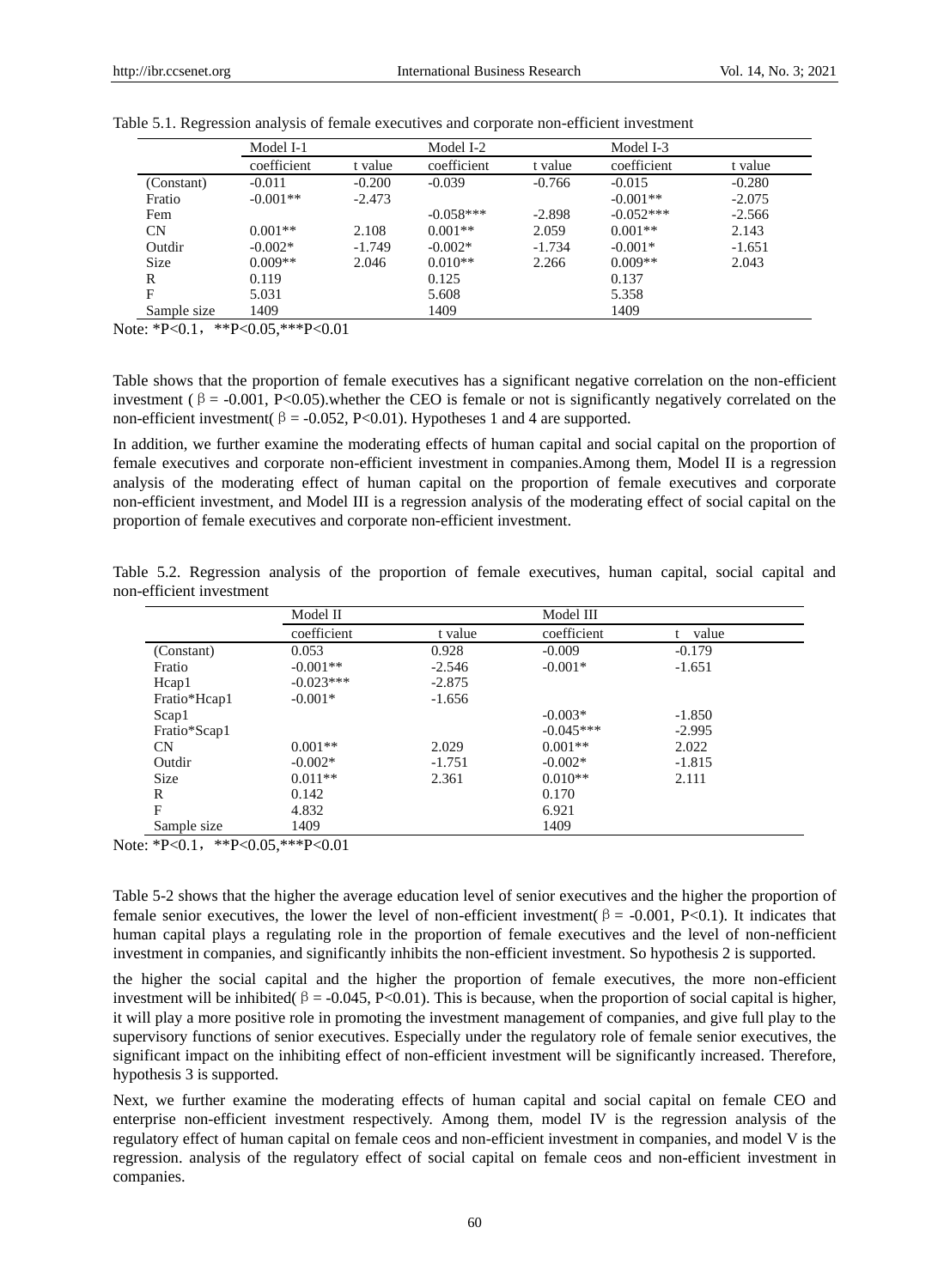|              | Model IV    |             | Model V     |             |  |
|--------------|-------------|-------------|-------------|-------------|--|
|              | coefficient | value<br>t. | coefficient | value<br>t. |  |
| (Constant)   | 0.006       | 0.105       | $-0.040$    | $-0.772$    |  |
| Fem          | $-0.060***$ | $-2.989$    | $-0.056**$  | $-2.479$    |  |
| Hcap2        | $-0.014**$  | $-2.422$    |             |             |  |
| Fem*Hcap2    | $-0.042*$   | $-1.746$    |             |             |  |
| Scap2        |             |             | $-0.011$    | $-0.249$    |  |
| Fem*Scap2    |             |             | $-0.012$    | $-0.249$    |  |
| <b>CN</b>    | $0.001*$    | 1.857       | $0.001**$   | 2.061       |  |
| Outdir       | $-0.002*$   | $-1.684$    | $-0.002*$   | $-1.724$    |  |
| <b>Size</b>  | $0.011**$   | 2.353       | $0.010**$   | 2.267       |  |
| R            | 0.148       |             | 0.126       |             |  |
| $\mathbf{F}$ | 5.234       |             | 4.496       |             |  |
| Sample size  | 1409        |             | 1409        |             |  |

|  | Table 5.3. Regression analysis of female CEO, human capital, social capital and non-efficient investment |  |  |  |  |
|--|----------------------------------------------------------------------------------------------------------|--|--|--|--|
|  |                                                                                                          |  |  |  |  |

Note: \*P<0.1, \*\*P<0.05, \*\*\* P<0.01

It shows that the higher the education level is, the more significantly it can inhibit the non-efficient investment. The human capital plays a mediating effect in the influence of the female CEOs on the non-efficient investment, $(\beta = -0.042, P < 0.1)$ , which supports H5. However, the gender of CEO does not significantly affect non-efficient investment under the regulatory role of social capital, so hypothesis 6 is refused.

## **6. Conclusion and Recommendations**

## *6.1 Conclusion*

This paper makes a comprehensive and detailed analysis on the leadership of non-efficient investment of female executives in private listed companies in Shanghai and Shenzhen. In order to ensure the scientific nature of the research and the robustness of the conclusions, this paper conducts a study from the perspectives of female executives and female CEOs, at the same time, the moderating effect of human capital and social capital on female executives and non-efficient investment behaviors of enterprises is considered comprehensively, financial data is used to show the leadership of female executives in corporate performance. Draw the following conclusions:

Both female executives and female CEOs can effectively curb non-efficient investment.

Female CEOs have a stronger influence on corporate non-efficiency investment than overall female executives. This shows that in private companies, the increase in the proportion of female CEOs relative to female executives can significantly inhibit non-efficient investment.

(1) This article further validates the moderating effect of human capital and social capital on female executives and female CEOs. The results show that the level of education has a significant moderating effect on both female executives and the non-efficient investment of female CEOs and companies.

(2) Social capital has a moderating effect on the non-efficient investment of female executives and enterprises, but has no significant effect on the gender of CEOs and non-efficient investment of enterprises.

#### *6.2 Recommendations*

Based on the findings, some recommendations for the organizations are suggested as follows:

(1) Build a diversified executive team

Companies should pay attention to the special advantage resources of female senior management, and bring the company's gender diversity management to the company's strategic level, especially in developing countries. Build a diversified senior management team, allow and increase women's participation in the senior management team.

(2) Establish an efficient senior management team.

Efficient senior management team can improve the performance of the enterprise. Because female executives play multiple roles in family and life, they are more amiable and cohesive, and thus easier to enhance the sense of belonging and responsibility of employees. This provides inspiration for the construction of senior management team in this paper. Female executives have keen observation skills, discover and deal with problems between team members in a timely and effective manner, communicate in a gentle way and deal with them in a timely manner, subordinates can also understand the company's trends and clarify the company's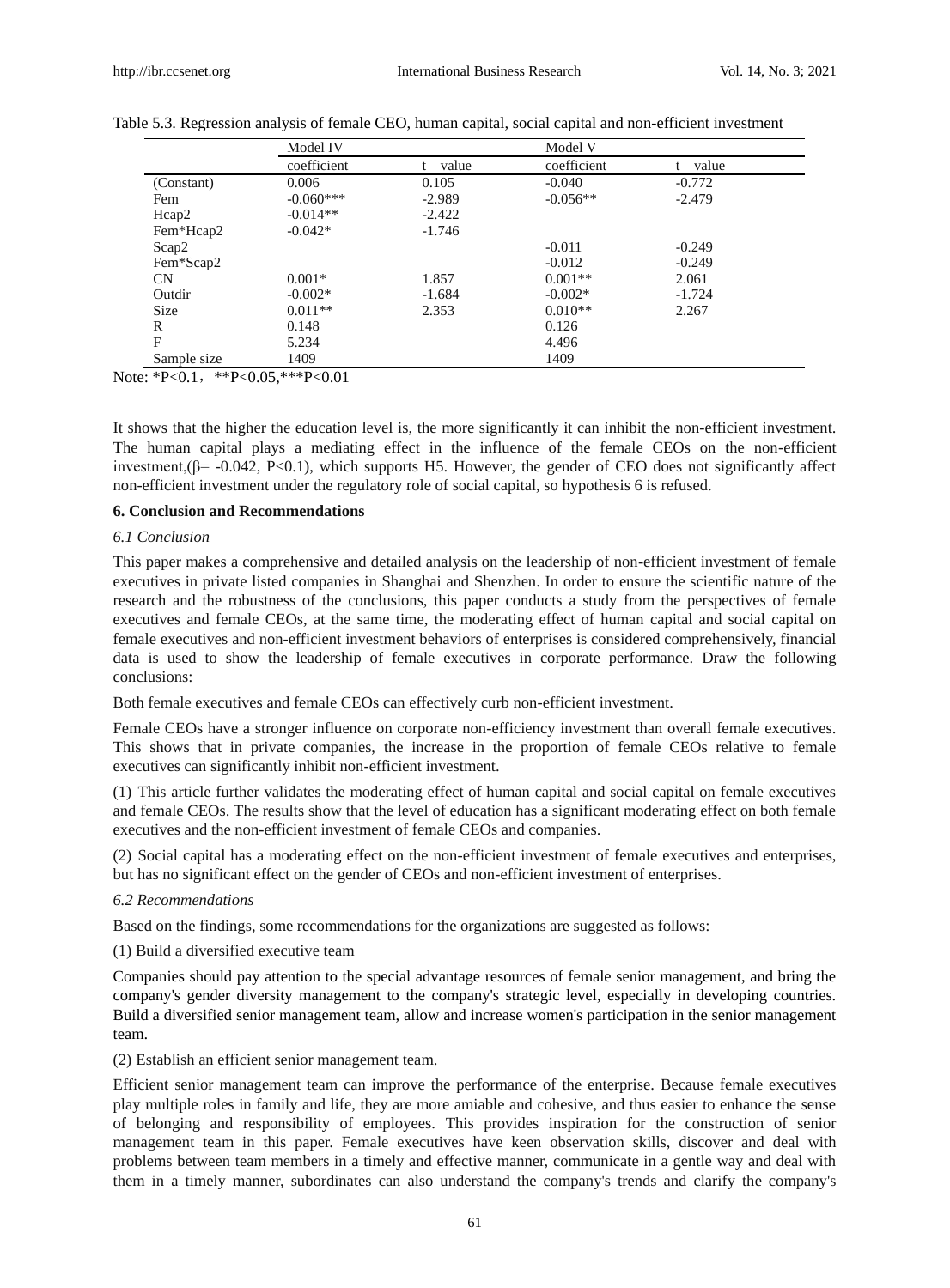development direction, thereby giving employees a positive orientation. To achieve the interaction between the superior and the subordinate, improve the scientificity, rationality and effectiveness of decision-making.

(3) Increase human capital investment, optimize human capital structure.

Compared with state-owned companies, private companies have certain disadvantages in attracting talents. If private companies want to go further in the competition, on the one hand, strengthen the training of senior management, encourage in-service managers to improve their academic background, and continuously improve and improve their own knowledge level to adapt to the ever-changing external environment, or vigorously develop the "talent introduction" policy and introduce professional female managers with high academic backgrounds. On the other hand, private enterprises must ensure the standardization, system and fairness of the manager selection mechanism. Oppose cronyism and gender discrimination in the workplace. Enterprises should consciously look for those who fit the job position, put the right people in the right positions, make the best use of their talents, break the "ceiling" of the female workplace, and avoid the waste of human resources.

Rational development and utilization of social capital.

Most companies are "family-style" companies, which requires the company's managers not to be blindsided, but to recognize their own strengths and weaknesses. In the context of the Chinese market, "relationships" are extremely important. Managers possessing social capital can effectively improve the performance of enterprises. Social capital provides enterprises with relational resources. Executives can collect and organize more comprehensive information by integrating various social resources. Provide a basis for the decision-making of the enterprise, thereby reducing the transaction cost of the enterprise, and realizing the optimization of enterprise investment. However, the company must develop social capital rationally. Because managers with social capital are more convenient to obtain resources, and are more likely to breed overconfidence. If they are not oriented toward corporate value, they will inevitably waste resources. Optimize the capital structure, pay attention to the government experience of female executives when recruiting, so that the role of social capital can be fully and effectively played.

#### *6.3 Research Significance*

At present, the gender heterogeneity of executives has become one of the key areas that scholars at home and abroad pay attention to. Aiming at the current situation of non-efficient investment in listed companies in China, it is important to in-depth study of the relationship between female executive leadership and investment efficiency in companies. The academic value and practical significance of the company have not only enriched the characteristics of managers and the literature and empirical research in the field of corporate investment, but also provided reference for the further improvement of the capital structure decision-making, investment decision-making and human resource management practices of listed companies in China. The reform and development of listed companies and the entire capital market in the transformation process are of great significance.

## 6.3.1 Theory Significance

At present, among the researches on irrational investment of managers, the researches on the characteristics of executives and the overconfidence of managers are relatively common. But there are few studies on gender differences in executive traits. Therefore, this paper will discuss non-efficient investment behavior from the perspective of female executives on the basis of previous scholars. To further explore the mechanism and principle of many enterprises' non-efficient investment is an innovation of the research perspective, which can provide empirical basis for the research on corporate governance. It also shows that the gender of executives is an important factor to be considered when studying the governance effect of corporate executives on the investment efficiency of enterprises.

#### 6.3.2 Practical Significance

At present, China is in the stage of economic transformation, and the political, economic and social environment is faced with uncertainties. There are also many uncertainties in the operation and management of enterprises attached to the environment. Compared with state-owned enterprises, private enterprises lack resources and access to resources. Influenced by social environment and personal characteristics, some executives rely on their own preferences or intuition when making investment decisions, leading to non-efficient investment behaviors. KevinC.K.Lam, PualB, etc. (2013) found that in China, especially in private enterprises, the proportion of women is rising. Therefore, in this context, studying the non-efficient investment of private listed companies from the perspective of female executives will help improve the corporate governance structure of private listed companies, and help avoid and curb over-investment and improve under-investment from the source of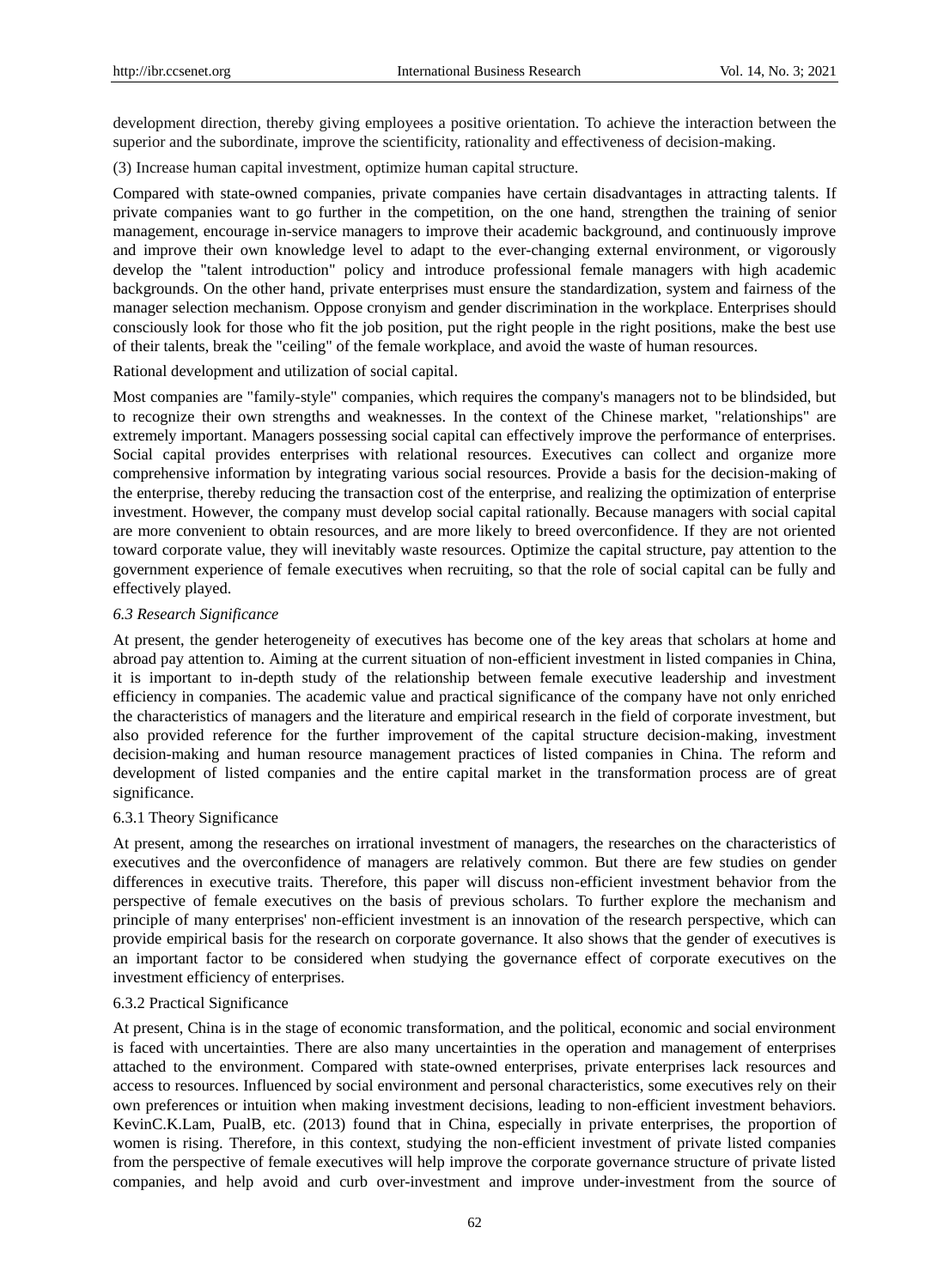investment decisions The problem, which in turn provides a certain basis for improving operating efficiency and increasing corporate performance, has very important theoretical and far-reaching practical significance for promoting the long-term development of the enterprise and protecting the interests of the various stakeholders of the enterprise. It has certain enlightening significance to select private enterprises and restrain the irrational investment behavior of private listed companies.

#### **7. Limitations and Future Research**

This article about female executives focused on the efficiency of human capital, social capital and the enterprise the investment behavior of the micro research, for the environment of macro research for discussion, therefore, future research can be in the macro environment to discuss the influence on the efficiency of investment, establish contain macro micro dimensional model of affecting factors.

This article mainly choose education level of human capital as the inspection object, and the scope of social capital is mainly from the political association, political background, the measure of the human capital and social capital is not comprehensive, the future can be more comprehensive, at the same time, also can consider introducing psychological scale, from the aspects of psychological characteristics and other comprehensive consideration.

Cross-section data are selected in this paper. The investment of an enterprise may be a long-term process, so it may affect the analysis results to some extent. Moreover, the measurement of the inefficiency investment model in this article draws on foreign models. To a certain extent, Chinese enterprises are different from Western enterprises. Therefore, Future research can select companies in countries different from China as research objects and test the validity and universality of the research conclusions.

## **References**

- Appold, S. J., Siengthai, S., & Kasarda, J. D. (1998). The employment of women managers and professionals in an emerging economy: gender inequality as an organizational practiced. *Administrative Science Quarterly, 43*(3), 538-655. https://doi.org/10.2307/2393675
- Dai, M. X. (2010). *Research on the Relationship between Overconfidence of Managers and non-efficient Investment. Dalian University of Technology.*
- Firth, M., Fung, P. M. Y., & Rui, O. M. (2007). Ownership, two tier board structure, and the informativeness of earnings-Evidence from China. *Journal of Accounting and public policy, 26*(4), 463-496. https://doi.org/10.1016/j.jaccpubpol.2007.05.004
- Grenadier, S. R., & Wang, N. (2005). Investment Timing, Agency, and Information [J]. *Journal of Financial Economics, 75*(3), 493-533. https://doi.org/10.1016/j.jfineco.2004.02.004
- Heaton, J. (2002). Managerial optimisn and corporate finance. *Financial Management, 31*(12), 33-45. https://doi.org/10.2307/3666221
- Hillman, A. J., Shropshire, C., & Cannella, J. A. (2007). Organizational Predictors of Women on Corporate Boards. *Academy of Management Journal, 50*(4), 941-952. https://doi.org/10.5465/amj.2007.26279222
- Huang, J., & Kisgen, D. J. (2013). Gender and corporate finance: Are male executives overconfident relative to female executives? *Journal of Financial Economics, 108*(3), 822-839. https://doi.org/10.1016/j.jfineco.2012.12.005
- Jensen, M. C. (1986). Agency costs of free-cash-flow, corporate finance, and takeovers. *American Economic Review, 76,* 323-329.
- Kevin, C. K. L., Paul, B. M., & Joao, P. V. (2013). CEO gender, executive compensation and firm performance in Chinese-listed enterprises. *Pacific-Basin Finance Journal, 21,* 1136-1159. https://doi.org/10.1016/j.pacfin.2012.08.006
- Lu, X., He, Y. Q., & Wu, T. (2016). Is the political promotion of state-owned enterprise executives a long-term strategy? *Economic Management, 7,* 94-107.
- Lu, X., Zhang, L. L., Li, H. M., & Ding, Y. P. (2017).The background characteristics of top management team and investment efficiency. *Audit and Economic Research, 2,* 66-78.
- Luca, F., & Mario, M. (2013). Do Female Executives Make a Difference? The Impact of Female Leadership on Firm Performance and Gender Gaps in Wages and Promotions. *Journal of Economic Behavior and Organization, 21,* 1136-1159.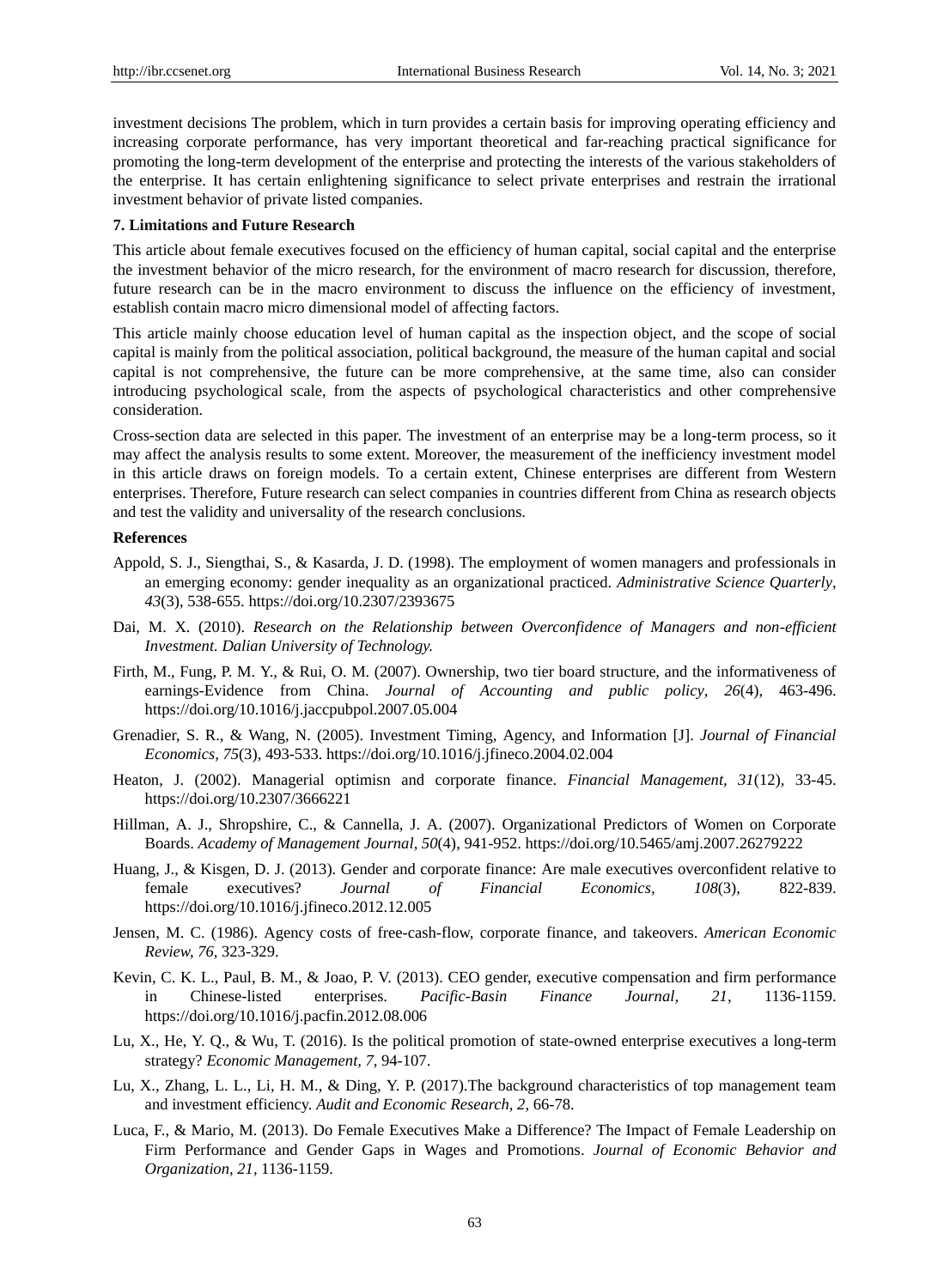- Myers, S. C., & Majluf, N. S. (1984). Corporate financing and investment decisions when firms have information that investors do not have. *Social Science Electronic Publishing, 13*(2), 187-221. https://doi.org/10.1016/0304-405X(84)90023-0
- Pfeffer, J., & Salancik, G. R. (1987). *The External Control of Organizations: A Resource Dependence Perspective*. NY: Harper & Row.
- Qin, Q. Q., & Tan, W. Q. (2009). Market-oriented reform, enterprise performance and state-owned enterprise manager compensation. *Economic Research, 11,* 68-81.
- Roll, R. (1986). The bubris hypothesis of corporate takeovers. *Journal of Business, 59*(5), 197-216. https://doi.org/10.1086/296325
- Rosa, P., Carter, S., &Hamilton, D. (1996). Gender as a Determinant of Small Business Performance: Insights from a British Study. *Small Business Economics, 8,* 463-78. https://doi.org/10.1007/BF00390031
- Ross, S. A. (1973). The Economic Theory of Agency: The Principal's Problem. *American Economic Review, 63*(2), 134-139.
- Welbourne, T. M. (1999). *Wall Street Likes its Women: An Examination of Women in the Top Management Teams of Initial Public Offerings.* Working Paper, Center for Advanced Human Resource Studies.
- Wolosin, R. J., Sherman, S. J., & Till, A. (1973). Effects of cooperation and competition on responsibility attribution after success and failure. *Journal of experimental social psychology, 9*(3), 220-235. https://doi.org/10.1016/0022-1031(73)90011-5
- Xin, Q. Q., Lin, B., Wang, Y. C. (2007). Government control, executive compensation and capital investment. *Economic Research Journal, 8,* 110-123.
- Yang, D., & Wang, N. et al. (2011). Accounting conservatism and listed companies' investment behavior. *Accounting Research, 3,* 27-34.
- Yang, R. (2009). A Review of Researches on the Correlation between Executive Overconfidence and Corporate Investment Decisions. *China Collective Economy, 21,* 82-87.
- Zhang, Z. G., Liu, Y. W., & Yuan, X. L. (2013). A study on the characteristics of managers' background, promotion incentive and overinvestment. *Nankai Management Review, 4,* 32-42.
- Zhu, J. G., Ye, K. T., &Yan, D. (2010). A study on risk aversion of female directors and corporate investment behavior from the perspective of financial crisis. *Finance and Trade Economics, 04,* 50-58.
- Zuckerman, M. (1994). *Behavioral expressions and biosocial bases of sensation seeking.* Cambridge university pres.